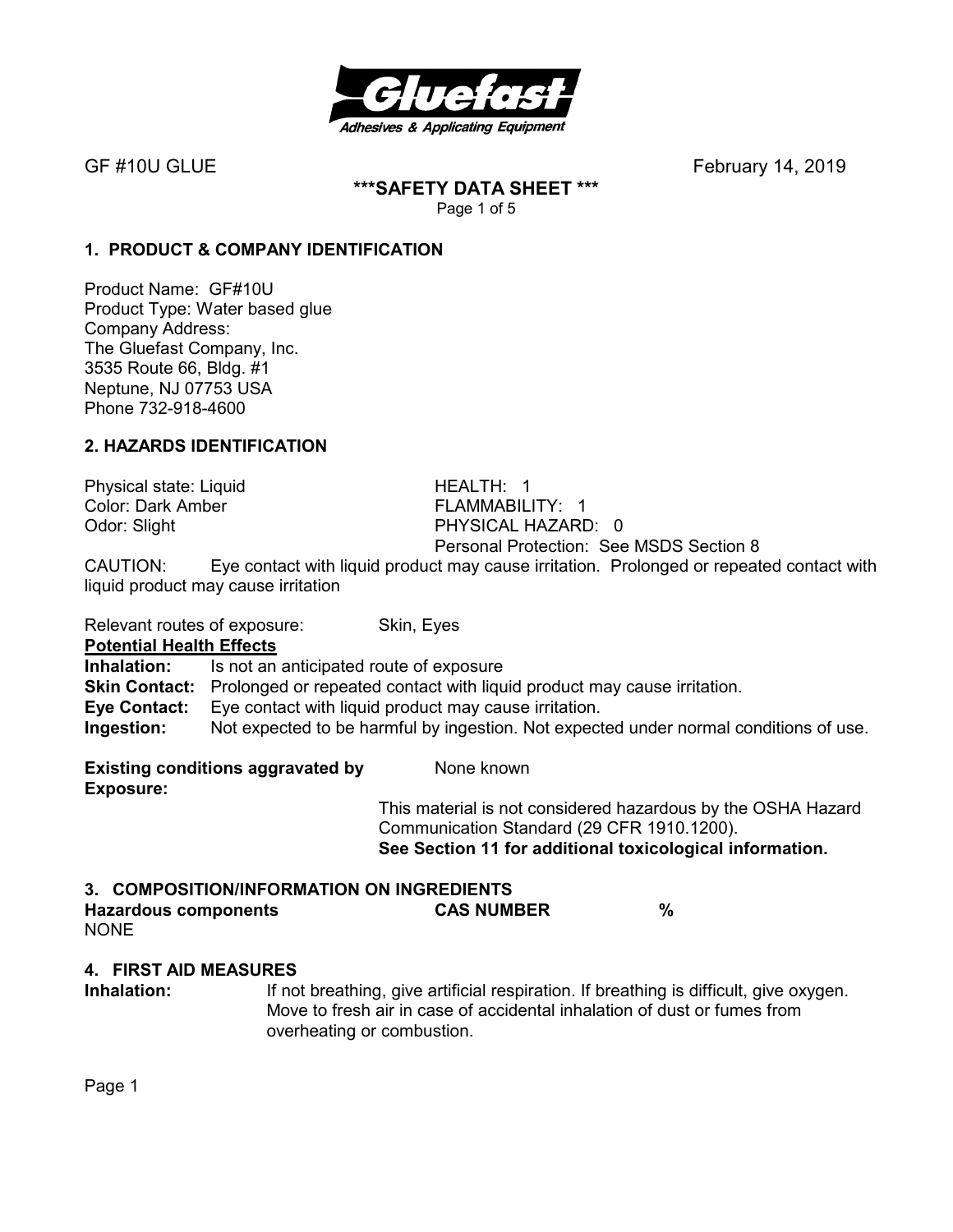

# **\*\*\*SAFETY DATA SHEET \*\*\***

Page 2 of 5

| <b>Skin contact:</b>                                                                                                                                                                                | Wash affected area with soap and water. Launder contaminated clothing before<br>reuse.                                                                                       |                                                                                                                                                                                         |  |
|-----------------------------------------------------------------------------------------------------------------------------------------------------------------------------------------------------|------------------------------------------------------------------------------------------------------------------------------------------------------------------------------|-----------------------------------------------------------------------------------------------------------------------------------------------------------------------------------------|--|
| Eye contact:                                                                                                                                                                                        | Flush immediately with water for 15 minutes. Consult a physician if irritation<br>persists.                                                                                  |                                                                                                                                                                                         |  |
| Ingestion:                                                                                                                                                                                          | If person can swallow, give one glass of water or milk. Do not induce vomiting.<br>Get immediate medical attention. Never give anything by mouth to an<br>unconscious person |                                                                                                                                                                                         |  |
| <b>5. FIRE FIGHTING MEASURES</b><br><b>Flash point:</b><br>Auto ignition temperature:<br>Flammable/Explosive limits - lower:<br>Flammable/Explosive limits - upper:<br><b>Extinguishing media:</b>  |                                                                                                                                                                              | Non Flammable<br>Not applicable<br>Not applicable<br>Not applicable<br>Non- flammable in liquid state; use water spray (fog),<br>foam, dry chemical or carbon dioxide on dried product. |  |
| <b>Special firefighting procedures:</b>                                                                                                                                                             |                                                                                                                                                                              | Fire fighters should wear positive pressure self-contained<br>breathing apparatus (SCBA). Wear full protective clothing.                                                                |  |
| Unusual fire or explosion hazards:                                                                                                                                                                  |                                                                                                                                                                              | There is the possibility of pressure build-up in closed<br>containers when heated. Water spray may be used to<br>cool the containers.                                                   |  |
| <b>Hazardous combustion products:</b>                                                                                                                                                               |                                                                                                                                                                              | Incomplete combustion can yield low molecular weight<br>hydrocarbons, carbon monoxide.                                                                                                  |  |
| 6. ACCIDENTAL RELEASE MEASURES<br>Dike if necessary, contain spill with inert absorbent and transfer to containers for disposal. Keep<br>spilled product out of sewers, watersheds or water systems |                                                                                                                                                                              |                                                                                                                                                                                         |  |
| <b>Environmental precautions:</b>                                                                                                                                                                   |                                                                                                                                                                              | Do not allow material to contaminate ground water system.                                                                                                                               |  |

**Clean-up methods: Keep unnecessary personnel away. Ensure adequate Clean-up methods:** ventilation. Wear appropriate protective equipment and clothing during clean-up. Dispose of contaminated material as waste according to item 13. **7. HANDLING AND STORAGE Handling: Handling: Avoid contact with eyes, skin and clothing. Wash** thoroughly after handling. **Storage:** Store at room temperature. Rotate stock using oldest

No special environmental precautions required.

material first. Shelf life is six months.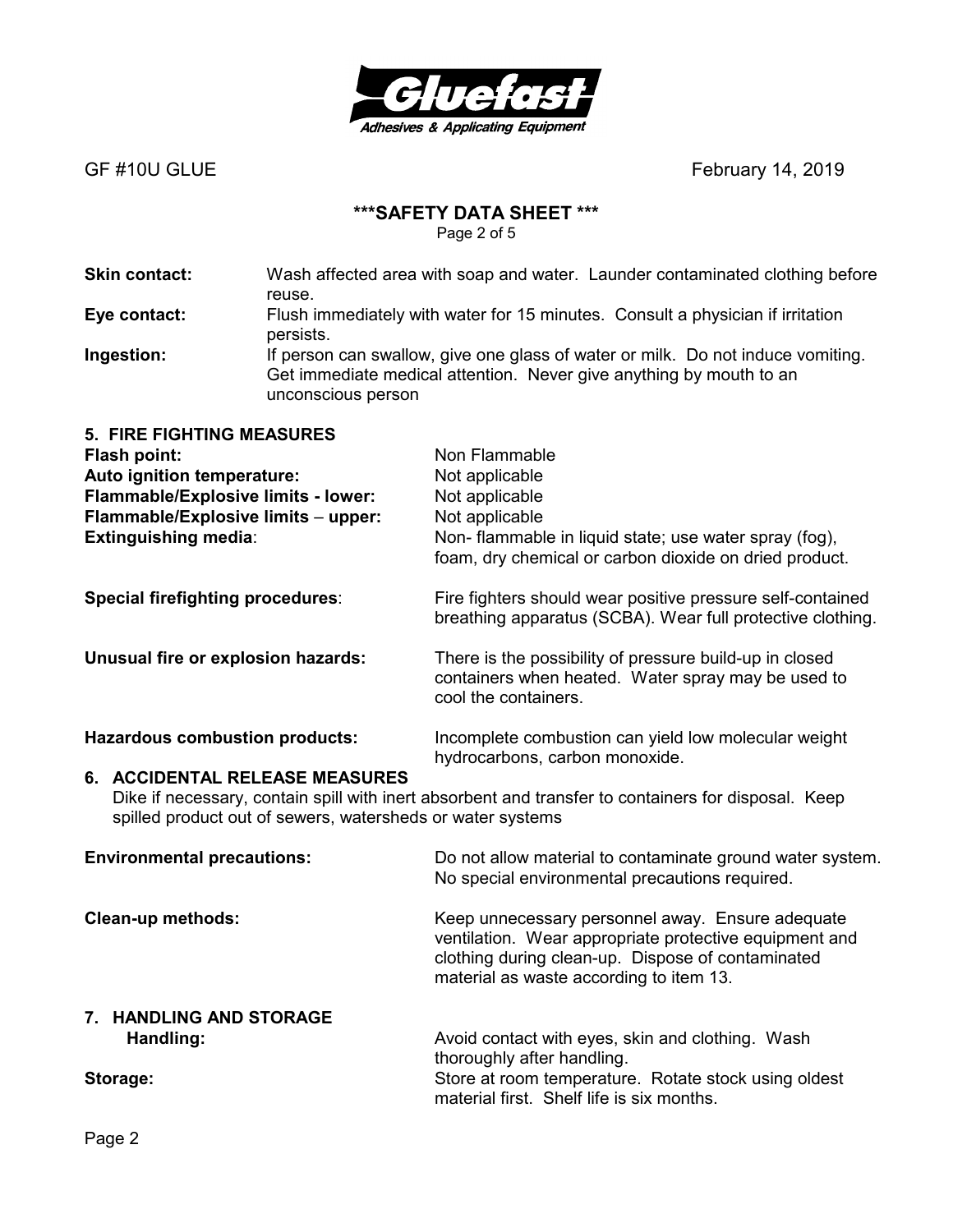

# **\*\*\*SAFETY DATA SHEET \*\*\***  Page 3 of 5

## **8. EXPOSURE CONTROLS/PERSONAL PROTECTION**

**Employers should complete an assessment of all workplaces to determine the need for, and selection of, proper exposure controls and protective equipment for each task performed.** 

| <b>Hazardous components</b>                                    | <b>ACGIH TLV</b>                         |      | <b>OSHA PELI AIHA WEELI</b>                                                                        | <b>OTHER</b> |
|----------------------------------------------------------------|------------------------------------------|------|----------------------------------------------------------------------------------------------------|--------------|
| None                                                           | None                                     | None | None                                                                                               | None         |
|                                                                |                                          |      |                                                                                                    |              |
| <b>Engineering controls:</b>                                   |                                          |      | General room ventilation is usually adequate. Local                                                |              |
|                                                                |                                          |      | exhaust ventilation is recommended when general                                                    |              |
|                                                                |                                          |      | ventilation is not sufficient to control airborne                                                  |              |
|                                                                | contamination.                           |      |                                                                                                    |              |
| <b>Respiratory protection:</b>                                 |                                          |      | No personal respiratory protective equipment normally                                              |              |
|                                                                |                                          |      | required. Where the potential exists for exposure to                                               |              |
|                                                                |                                          |      | decomposition products due to heating or elevated<br>temperatures, wear NIOSH approved respiratory |              |
|                                                                |                                          |      | protection as appropriate. Observe OSHA regulations                                                |              |
|                                                                | for respiratory use (29 CFR 1910.134).   |      |                                                                                                    |              |
| <b>Eyeface protection:</b>                                     |                                          |      | Safety goggles or safety glasses with side shields. Full                                           |              |
|                                                                |                                          |      | face protection should be used if the potential for                                                |              |
|                                                                | splashing or spraying of product exists. |      |                                                                                                    |              |
| <b>Skin protection:</b>                                        |                                          |      | Use impermeable gloves and protective clothing as                                                  |              |
|                                                                |                                          |      | necessary to prevent skin contact. Wear suitable                                                   |              |
|                                                                | protective clothing.                     |      |                                                                                                    |              |
| 9. PHYSICAL AND CHEMICAL PROPERTIES                            |                                          |      |                                                                                                    |              |
| <b>Physical state:</b>                                         | Liquid                                   |      |                                                                                                    |              |
| Color:                                                         | Dark Amber                               |      |                                                                                                    |              |
| Odor:                                                          | <b>Neutral</b>                           |      |                                                                                                    |              |
| <b>Odor threshold:</b>                                         | Not available                            |      |                                                                                                    |              |
| Ph:                                                            | 9.5                                      |      |                                                                                                    |              |
| <b>Vapor Pressure:</b>                                         | Not applicable                           |      |                                                                                                    |              |
| <b>Boiling Point/range:</b>                                    | Greater than 200°F (93°C)                |      |                                                                                                    |              |
| <b>Melting Point/range:</b>                                    | Not established                          |      |                                                                                                    |              |
| <b>Specific gravity:</b>                                       | 1.2                                      |      |                                                                                                    |              |
| Vapor density:                                                 | Not applicable                           |      |                                                                                                    |              |
| <b>Flash Point:</b>                                            | Not applicable                           |      |                                                                                                    |              |
| Flammable/Explosive limits - lower:                            | Not applicable                           |      |                                                                                                    |              |
| Flammable/Explosive limits - upper:                            | Not applicable                           |      |                                                                                                    |              |
| <b>Autoignition temperature:</b>                               | Not applicable                           |      |                                                                                                    |              |
| <b>Evaporation rate:</b>                                       | Not applicable                           |      |                                                                                                    |              |
| <b>Solubility in water:</b>                                    | <b>Miscibe</b>                           |      |                                                                                                    |              |
| Partition coefficient (n-octanol/water)<br><b>VOC content:</b> | Not available                            |      |                                                                                                    |              |
|                                                                | <b>Essentially Zero</b>                  |      |                                                                                                    |              |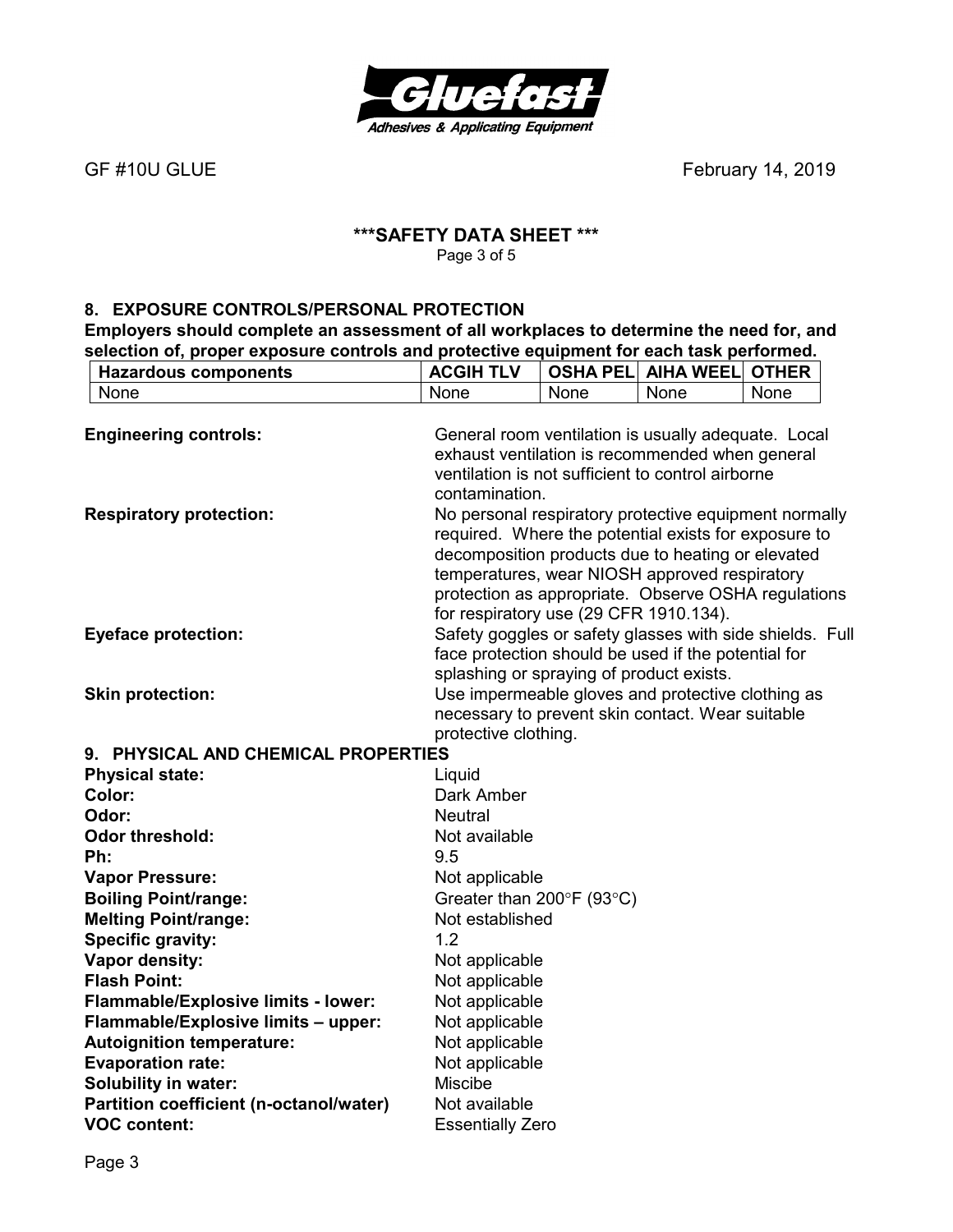

# **\*\*\*SAFETY DATA SHEET \*\*\***

Page 4 of 5

# **10. STABILITY AND REACTIVITY**

| Stability                        | <b>Stable</b>                                              |
|----------------------------------|------------------------------------------------------------|
| Hazardous reactions:             | Will not occur.                                            |
| Hazardous decomposition products | Oxides of carbon                                           |
|                                  |                                                            |
| Incompatible materials:          | Contact with water reactive materials (such as oleum) call |
|                                  | cause exothermic reactions.                                |
| Conditions to avoid:             | Do not freeze.                                             |

### **11. TOXICOLOGICAL INFORMATION**

| <b>Hazardous components</b> |      | NTB Carcinogen   IARC Carcinogen               | <b>OSHA Carcinogen</b><br>(Specifically Regulated) |
|-----------------------------|------|------------------------------------------------|----------------------------------------------------|
| None                        | None | None                                           | None                                               |
| <b>Hazardous components</b> |      | <b>Health Effects/</b><br><b>Target Organs</b> |                                                    |
| None                        |      | None                                           |                                                    |

### **12. ECOLOGICAL INFORMATION**

Ecological information: Not available

### **13. DISPOSAL CONSIDERATIONS**

#### **Information provided is for unused product only.**

**Recommended method of disposal:** Legal disposition of wastes is the responsibility of the owner/generator of the waste. Applicable federal, state and/or local regulations must be followed during treatment, storage, or disposal of waste containing this product. **Hazardous waste number:** Not a RCRA hazardous waste.

# **14. TRANSPORT INFORMATION**

U.S. Department of Transportation Ground (49 CFR)

| Proper shipping name:     | GF10UGL, GF10UPL, GF10UDR             |
|---------------------------|---------------------------------------|
| Hazard class or division: | <b>None</b>                           |
| Identification number:    | <b>None</b>                           |
| Packing group:            | Carton, 5-gallon pail, 55-gallon drum |

Page 4